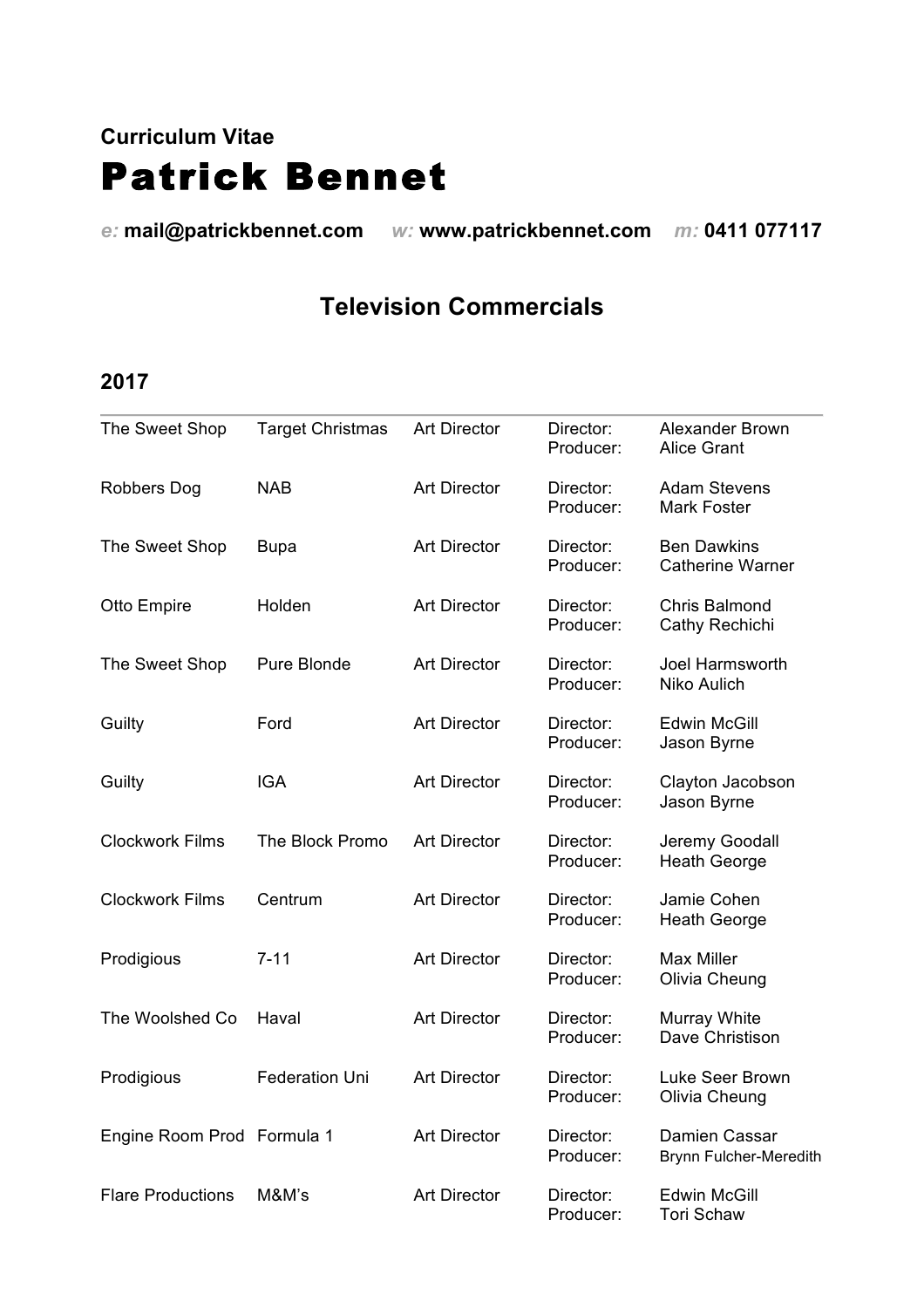The Woolshed Co Four 'N Twenty Art Director Director: Yianni Warnock<br>Producer: Dave Christison Dave Christison

| The Sweet Shop         | Audi               | <b>Art Director</b> | Director:<br>Producer: | Noah Marshall<br>Tony Whyman              |
|------------------------|--------------------|---------------------|------------------------|-------------------------------------------|
| The Sweet Shop         | <b>Ford Escape</b> | <b>Art Director</b> | Director:<br>Producer: | Dylan Pharazyn<br>Allison Lockwood        |
| Finch                  | <b>Bonds</b>       | <b>Art Director</b> | Director:<br>Producer: | <b>Alex Roberts</b><br><b>Kate Merrin</b> |
| Airbag                 | <b>iSelect</b>     | <b>Art Director</b> | Director:<br>Producer: | Micca Delaney<br>Selin Yaman              |
| The Sweet Shop         | Helgas             | <b>Art Director</b> | Director:<br>Producer: | Louis Sutherland<br>Allison Lockwood      |
| Nice Bike              | Jeep               | <b>Art Director</b> | Director:<br>Producer: | <b>Tim Abshire</b><br><b>Mark Bradley</b> |
| The Sweet Shop         | Nissan             | <b>Art Director</b> | Director:<br>Producer: | Dylan Pharazyn<br>Allison Lockwood        |
| Prodigious             | Spirit Of Tasmania | <b>Art Director</b> | Director:<br>Producer: | <b>Max Miller</b><br>Olivia Cheung        |
| Plaza Films            | Sportsbet          | <b>Art Director</b> | Director:<br>Producer: | Dave Wood<br>Lee Tomson                   |
| The Sweet Shop         | Ford Kuga          | <b>Art Director</b> | Director:<br>Producer: | Louis Sutherland<br>Nikolas Aulich        |
| The Woolshed Co        | <b>AFL</b>         | <b>Art Director</b> | Director:<br>Producer: | <b>Richard Hughes</b><br>Dave Christison  |
| Airbag                 | Kiis FM            | <b>Art Director</b> | Director:<br>Producer: | Micca Delaney<br>Selin Yaman              |
| <b>Clockwork Films</b> | The Block Promo    | <b>Art Director</b> | Director:<br>Producer: | Jeremy Goodall<br><b>Heath George</b>     |
| Photoplay              | Codral             | <b>Art Director</b> | Director:<br>Producer: | Jonathan Chong<br><b>Brendan Lee</b>      |
| Toy Box Films          | <b>Arden Homes</b> | <b>Art Director</b> | Director:<br>Producer: | <b>Ben Hodson</b><br><b>Scott Hartley</b> |
| We Are Creative        | <b>Britex</b>      | <b>Art Director</b> | Director:<br>Producer: | Liam Gilmour<br>Poppy Jones               |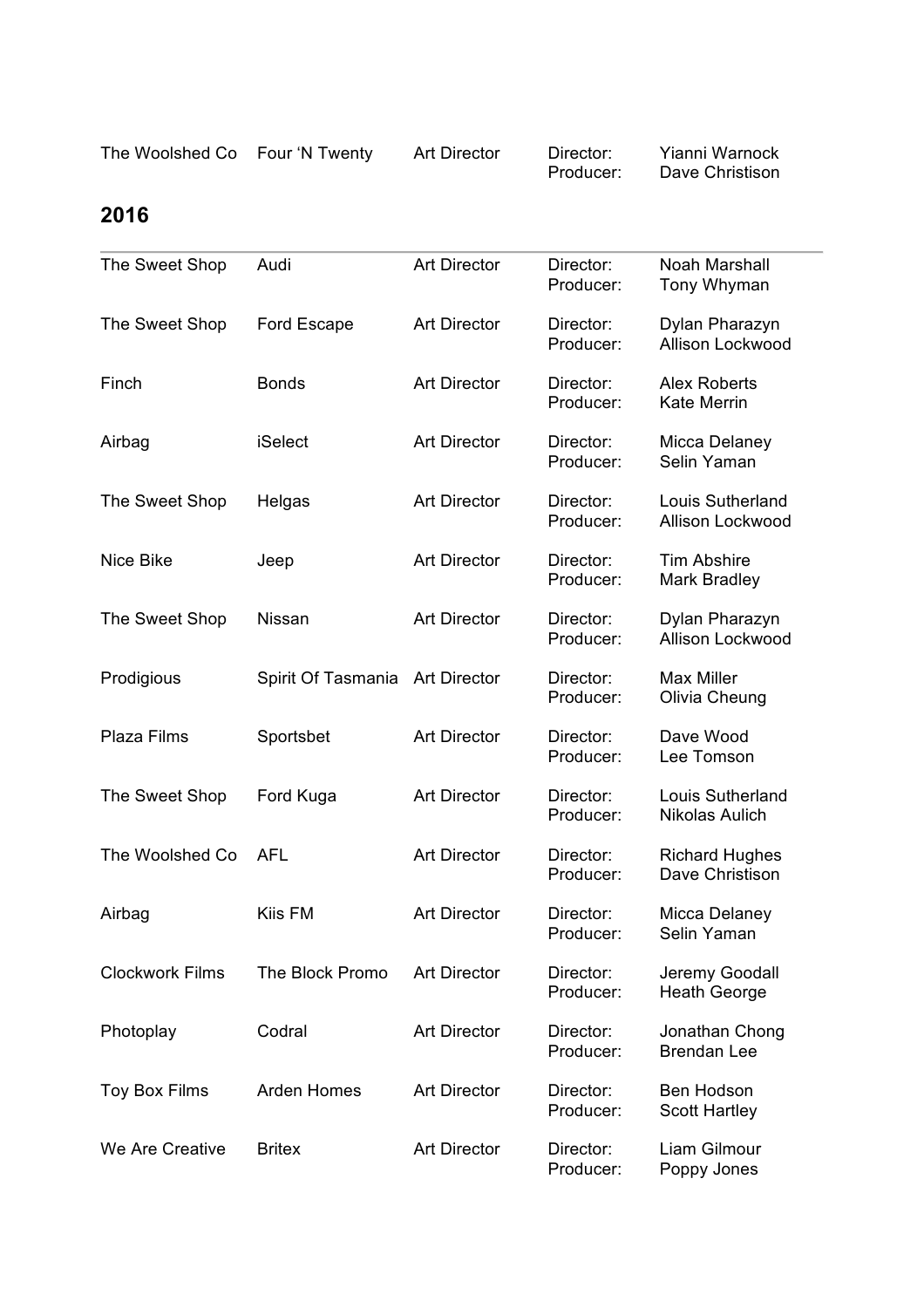| The Sweet Shop       | Bank of Melbourne Art Director   |                     | Director:<br>Producer: | Joel Harmsworth<br>Nikolas Aulich           |
|----------------------|----------------------------------|---------------------|------------------------|---------------------------------------------|
| The Otto Empire      | Home Hardware                    | <b>Art Director</b> | Director:<br>Producer: | Cameron Hird<br>Elizabeth Rocka             |
| 8Com                 | Worksafe                         | <b>Art Director</b> | Director:<br>Producer: | <b>Josh Frizzell</b><br>Lib Kelly           |
| Airbag               | <b>PTV</b>                       | <b>Art Director</b> | Director:<br>Producer: | <b>Adrian Bosich</b><br><b>Alice Grant</b>  |
| <b>Exit Films</b>    | <b>TAC</b>                       | <b>Art Director</b> | Director:<br>Producer: | Glendyn Ivin<br>Karen Sproul                |
| The Sweet Shop       | TAC 'Country Races' Art Director |                     | Director:<br>Producer: | <b>Nick Kelly</b><br>Nikolas Aulich         |
| Nice Bike            | Jeep                             | <b>Art Director</b> | Director:<br>Producer: | Damian Toogood<br><b>Mark Bradley</b>       |
| <b>Fiction Films</b> | Worksafe 'Bad Day'               | <b>Art Director</b> | Director:<br>Producer: | Jake Robb<br>Jackie Fish                    |
| The Otto Empire      | <b>Tiger Airways</b>             | <b>Art Director</b> | Director:<br>Producer: | <b>Brendan Gibbons</b><br>Naomi Cleaver     |
| Side Kick            | Westpac                          | <b>Art Director</b> | Director:<br>Producer: | <b>Grantley Smith</b><br><b>Alice Grant</b> |
| The Sweet Shop       | TAC 'Stand By Me' Art Director   |                     | Director:<br>Producer: | Louis Sutherland<br>Nikolas Aulich          |
| <b>Loud Films</b>    | <b>NHDS</b>                      | <b>Art Director</b> | Director:<br>Producer: | Jamie Doolan<br>Fiona McGregor              |
| <b>Burning House</b> | Powershop                        | <b>Art Director</b> | Director:<br>Producer: | <b>Barry Malseed</b><br><b>Tim Anderson</b> |
| <b>SBS</b>           | Heston's World                   | <b>Art Director</b> | Director:<br>Producer: | Darren Young<br><b>Jilly Howe</b>           |

| The Otto Empire | Ford Kuga                      | Art Director | Director:<br>Producer: | <b>Brendan Gibbons</b><br>Kate Merrin |
|-----------------|--------------------------------|--------------|------------------------|---------------------------------------|
| The Sweet Shop  | Cricket World Cup Art Director |              | Director:<br>Producer: | Ben Quinn<br>Allison Lockwood         |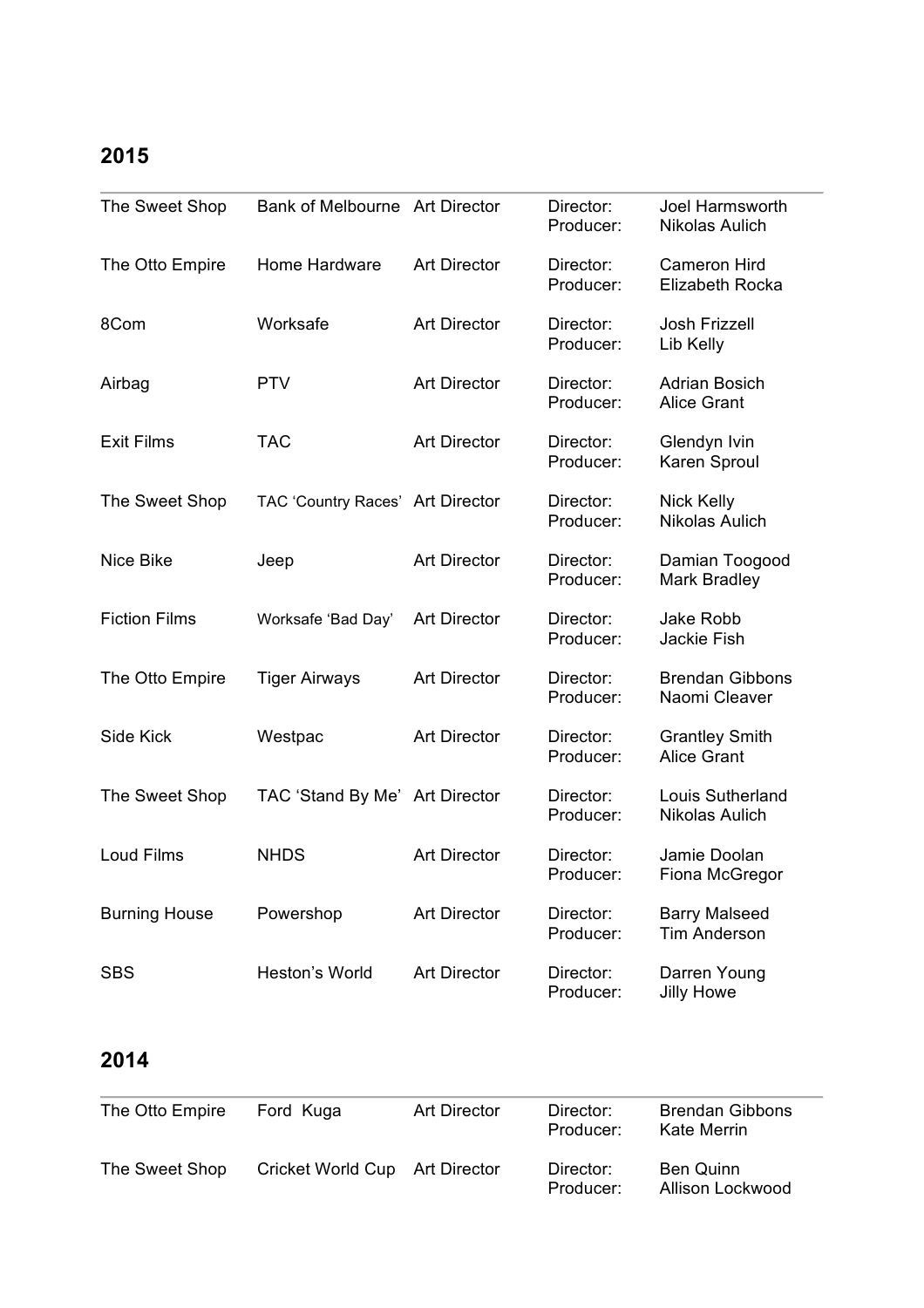| Goodoil                     | Origin                  | <b>Art Director</b> | Director:<br>Prod Design: | <b>Michael Spiccia</b><br><b>Guy Treadgold</b> |
|-----------------------------|-------------------------|---------------------|---------------------------|------------------------------------------------|
| The Sweet Shop              | <b>Medibank Private</b> | <b>Art Director</b> | Director:<br>Producer:    | Joel Kefali<br>Nikolas Aulich                  |
| <b>Nice Bike</b>            | Jeep                    | <b>Art Director</b> | Director:<br>Producer:    | Damien Toogood<br>Elizabeth Rocka              |
| The Otto Empire             | <b>Tennis Australia</b> | <b>Art Director</b> | Director:<br>Producer:    | <b>Brendan Gibbons</b><br>Elizabeth Rocka      |
| <b>Stuff &amp; Nonsense</b> | Mortgage Choice         | <b>Art Director</b> | Director:<br>Producer:    | <b>Steve Saussey</b><br><b>Yolande Dewey</b>   |
| The Sweet Shop              | Vic Uni                 | <b>Art Director</b> | Director:<br>Producer:    | Joel Harmsworth<br>Allison Lockwood            |
| <b>Fiction Films</b>        | Holden                  | <b>Art Director</b> | Director:<br>Producer:    | Jake Robb<br><b>Jackie Fish</b>                |
| The Sweet Shop              | Pedigree                | <b>Art Director</b> | Director:<br>Producer:    | <b>Mark Albiston</b><br><b>Edward Pontifex</b> |
| The Otto Empire             | Ford Mondeo             | <b>Art Director</b> | Director:<br>Producer:    | <b>Brendan Gibbons</b><br><b>Kate Merrin</b>   |
| <b>Hub Productions</b>      | <b>Satine Milk</b>      | <b>Art Director</b> | Director:<br>Producer:    | Roland Dan<br>Simon Hoy                        |
| The Otto Empire             | Save The Children       | <b>Art Director</b> | Director:<br>Producer:    | Jess<br>Sam Mead                               |

| 8 Com                     | Worksafe               | <b>Art Director</b> | Director:<br>Producer: | Josh Frizzell<br><b>Annie Schutt</b>          |
|---------------------------|------------------------|---------------------|------------------------|-----------------------------------------------|
| <b>Curious Film</b>       | Nissan Dualis          | <b>Art Director</b> | Director:<br>Producer: | <b>Brendan Gibbons</b><br><b>Tara Riddell</b> |
| The Sweet Shop            | <b>Cash Converters</b> | <b>Art Director</b> | Director:<br>Producer: | Mark Lever<br>Lynnette Gordon                 |
| <b>Guilty Productions</b> | Nissan Xtrail          | Art Director:       | Director:<br>Producer: | Corrie Jones<br>Rohan Timlock                 |
| 9 <sub>mm</sub>           | <b>Ford Focus</b>      | <b>Art Director</b> | Director:<br>Producer: | Dean Codrington<br><b>Brendan Lee</b>         |
| <b>Fiction Films</b>      | <b>Bupa</b>            | <b>Art Director</b> | Director:<br>Producer: | Jake Robb<br>Jackie Fish                      |
| Photoplay                 | Handee Towels          | <b>Art Director</b> | Director:<br>Producer: | Matt Kamen<br>Chris Kamen                     |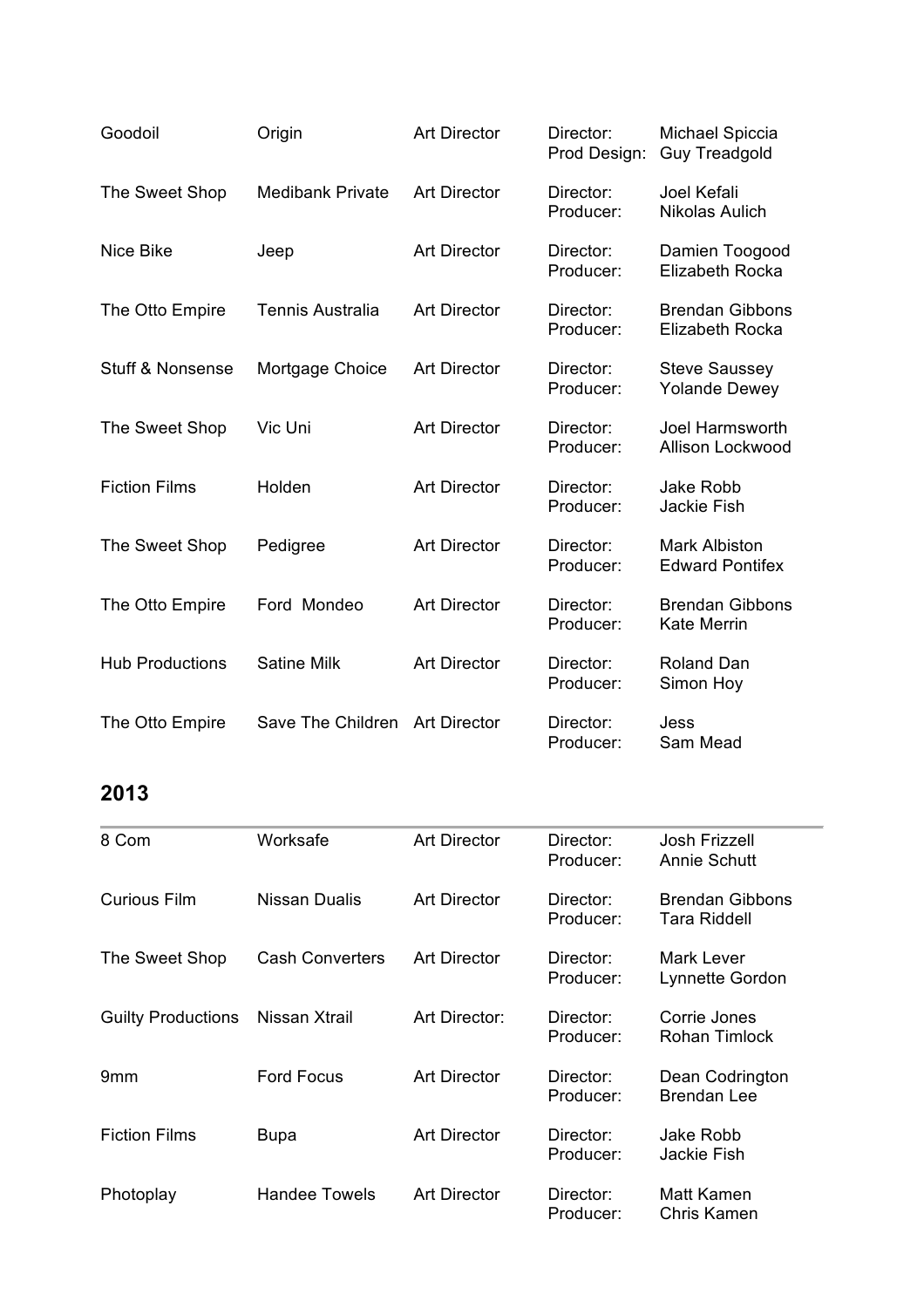| Airbag Productions Sportsbet      |                     | <b>Art Director</b> | Directors:<br>Producer: | <b>Travis &amp; Nick</b><br><b>Jilly Howe</b> |
|-----------------------------------|---------------------|---------------------|-------------------------|-----------------------------------------------|
| <b>Now Screen</b>                 | <b>AMCAL</b>        | <b>Art Director</b> | Director:<br>Producer:  | <b>Mark Leonard</b><br>Petra Valent           |
| <b>Sweet Productions</b>          | ATO                 | <b>Art Director</b> | Director:<br>Producer:  | Melinda Kerr<br>James Shannon                 |
| Come to Mama                      | Renault             | <b>Art Director</b> | Director:<br>Producer:  | Damien Toogood<br>Rona Lewis                  |
| <b>Guilty Productions</b>         | Hydralyte           | <b>Art Director</b> | Director:<br>Producer:  | <b>Edwin McGill</b><br>Jason Byrne            |
| Pearl Film Co                     | <b>AMCS</b>         | <b>Art Director</b> | Director:<br>Producer:  | <b>Nick Fletcher</b><br>Ben Hodson            |
| Airbag Productions DEEWR          |                     | <b>Art Director</b> | Directors:              | Aaron Wilson                                  |
|                                   |                     |                     | Producer:               | Micca Delaney<br>Victoria Conners-Bell        |
| <b>Clockwork Films</b>            | <b>iHeart Radio</b> | <b>Art Director</b> | Director:<br>Producer:  | Jeremy Goodall<br><b>Heath George</b>         |
| Airbag Productions AEC Referendum |                     | <b>Art Director</b> | Director:<br>Producer:  | <b>Adrian Bosich</b><br>Victoria Conners-Bell |

| Goodoil                             | Honda CRV              | <b>Art Director</b> | Director:<br>Producer: | Matt Murphy<br><b>Ben Scandrett-Smith</b>     |
|-------------------------------------|------------------------|---------------------|------------------------|-----------------------------------------------|
| Plaza Films                         | <b>Kmart Christmas</b> | <b>Art Director</b> | Director:<br>Producer: | <b>Samuel Bennetts</b><br><b>Josh Jenkins</b> |
| <b>Exit Films</b>                   | Holden                 | <b>Art Director</b> | Director:<br>Producer: | <b>Jolyon Watkins</b><br>Jane Liscombe        |
| Photoplay                           | <b>Bulla Crunch</b>    | <b>Art Director</b> | Director:<br>Producer: | <b>Matt Kamen</b><br>Chris Kamen              |
| <b>Hub Productions</b>              | Cannon                 | <b>Art Director</b> | Director:<br>Producer: | Mr Lee<br>Simon Hoy                           |
| <b>Flinders Lane</b><br>Productions | Target                 | <b>Art Director</b> | Director:<br>Producer: | <b>Ted Horton</b><br>Vincent Zimbardi         |
| <b>Hub Plus</b>                     | Crown                  | <b>Art Director</b> | Director:<br>Producer: | Chris Ferrazza<br><b>Rohan Timlock</b>        |
| <b>Flinders Lane</b><br>Productions | <b>Jet Star</b>        | <b>Art Director</b> | Director:<br>Producer: | <b>Ted Horton</b><br>Vincent Zimbardi         |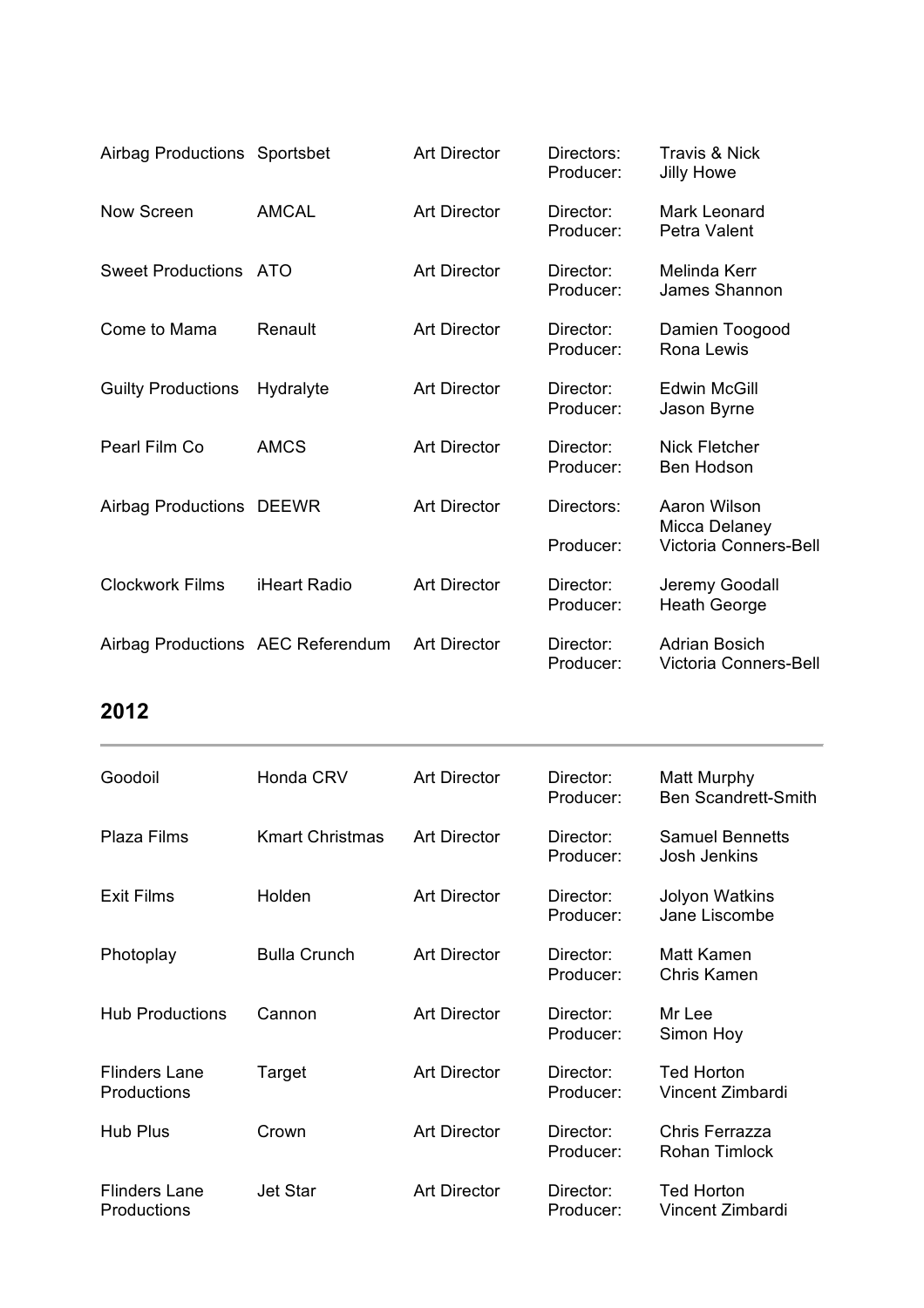| Airbag<br>Productions | Specsavers      | Art Director        | Directors:<br>Producer: | Travis & Nick<br>Victoria Conners-Bell |
|-----------------------|-----------------|---------------------|-------------------------|----------------------------------------|
| Pearl Film Co         | <b>Birdseye</b> | <b>Art Director</b> | Director:<br>Producer:  | Ben Hodson<br>Allison Lockwood         |
| The Sweet Shop        | Red Rock Delhi  | Art Director        | Prod Designer: Jo Ford  |                                        |

| 8 Commercials          | Cussons                       | <b>Art Director</b> | Director:<br>Producer: | <b>Nick Reynolds</b><br><b>Helen Hendry</b>   |
|------------------------|-------------------------------|---------------------|------------------------|-----------------------------------------------|
| <b>XYZ Studios</b>     | <b>Birdseye</b>               | <b>Art Director</b> | Director:<br>Producer: | <b>Tim Kentley</b><br><b>Hamish Macdonald</b> |
| <b>Hub Plus</b>        | <b>M&amp;M's Lost Tribe</b>   | <b>Art Director</b> | Directors:             | Darren Pitt<br>Rohan Lancaster                |
|                        |                               |                     | Producer:              | <b>Rohan Timlock</b>                          |
| <b>Hub Productions</b> | Momentum Energy Art Director  |                     | Director:<br>Producer: | <b>Barry Malseed</b><br>Simon Hoy             |
| Ozcam Prod             | <b>GM Daewoo</b>              | <b>Art Director</b> | Director:<br>Producer: | Duck Yeup, Ji<br>Eric Chu                     |
| <b>Hub Plus</b>        | <b>M&amp;M's Coconut</b>      | <b>Art Director</b> | Directors:             | Darren Pitt<br>Rohan Lancaster                |
|                        |                               |                     | Producer:              | Jason Byrne                                   |
| Suitcase Murphy        | Western Star<br><b>Butter</b> | <b>Art Director</b> | Director:<br>Producer: | Josh Moore<br>Luke Coulson                    |
| <b>Sweet Prod</b>      | <b>CBUS</b>                   | <b>Art Director</b> | Director:<br>Producer: | <b>Adam White</b><br>James Shannon            |
| <b>ITV Production</b>  | Auto 1                        | <b>Art Director</b> | Director:<br>Producer: | Sergio Martiniello<br>Sergio Martiniello      |

| Exit Films    | <b>Tourism Victoria</b> | Art Director | Director:<br>Producer: | Mike Daly<br><b>Suzanne Mallos</b>     |
|---------------|-------------------------|--------------|------------------------|----------------------------------------|
| 8 Commercials | TAC.                    | Art Director | Director:<br>Producer: | Josh Frizzell<br>Mike Vanderfield      |
| Exit Films    | Holden                  | Art Director | Director:<br>Producer: | <b>Jolyon Watkins</b><br>Jane Liscombe |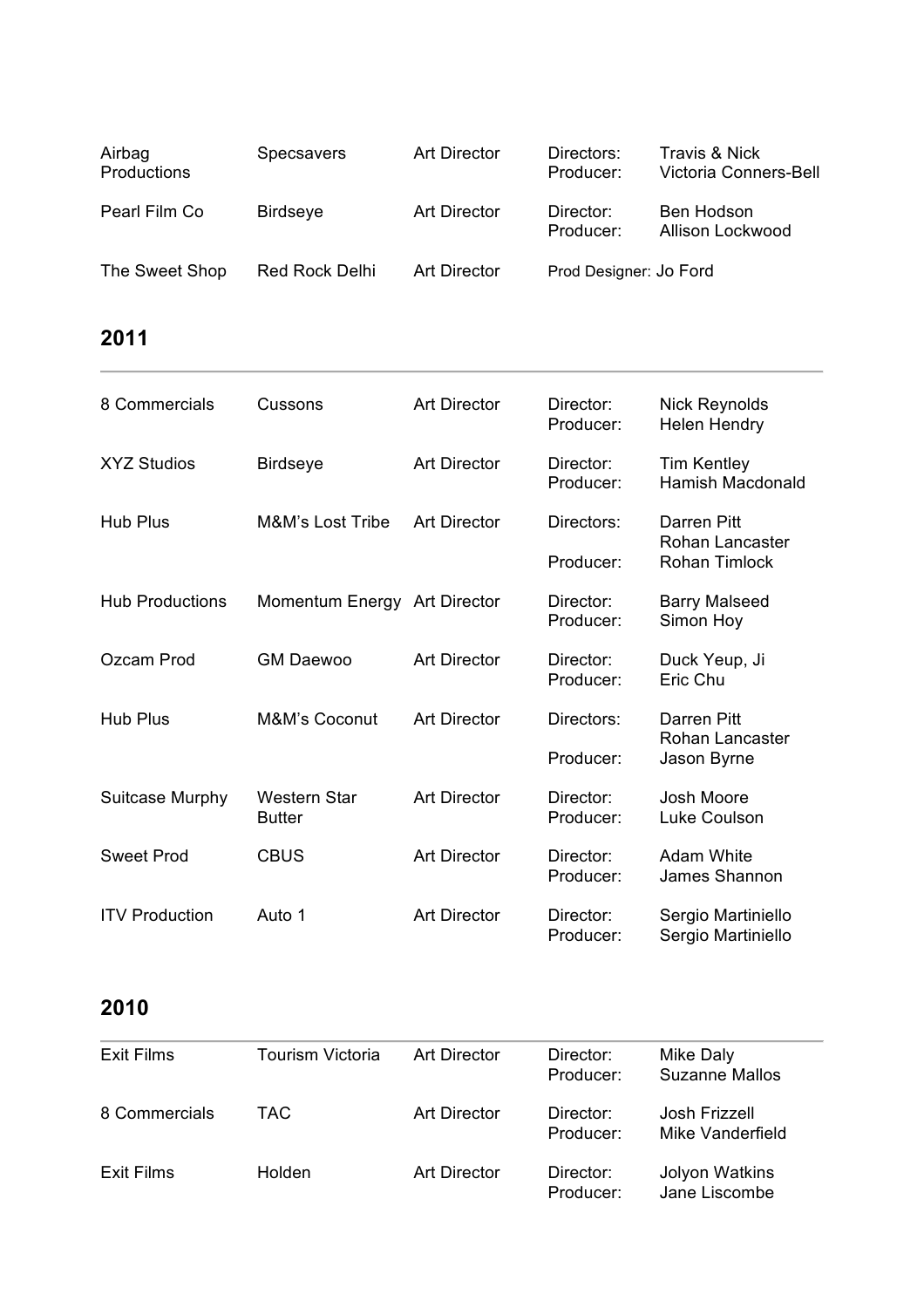ł.

| <b>Flinders Lane</b><br>Productions | Jetstar Airways        | <b>Art Director</b> | Director:<br>Producer: | Ted Horton.<br>Vincent Zimbardi        |
|-------------------------------------|------------------------|---------------------|------------------------|----------------------------------------|
| <b>Exit Films</b>                   | Honda Euro             | <b>Art Director</b> | Director:<br>Producer: | <b>Jolyon Watkins</b><br>Jane Liscombe |
| <b>Hub Plus</b>                     | M&M's                  | <b>Art Director</b> | Director:<br>Producer: | <b>Bruce Currie</b><br>Jason Byrne     |
| <b>Exit Films</b>                   | Nintendo Wii           | <b>Art Director</b> | Director:<br>Producer: | <b>Adrian Bosich</b><br>Nina Hutchison |
| <b>Goodoil Films</b>                | <b>Open University</b> | <b>Art Director</b> | Director:<br>Producer: | <b>Michael Spiccia</b><br>Sam Long     |
| <b>Exit Films</b>                   | <b>VB</b>              | <b>Art Director</b> | Director:<br>Producer: | Amy Gebhardt<br>Jane Liscombe          |
| 8 Commercials                       | Coles                  | <b>Art Director</b> | Director:<br>Producer: | Paul Goldman<br><b>Annie Schutt</b>    |
| <b>Exit Films</b>                   | Guide Dogs Vic         | <b>Art Director</b> | Prod Design:           | Fiona Crombie                          |
| 8 Commercials                       | Suzuki                 | <b>Art Director</b> | Director:<br>Producer: | Josh Frizzell<br><b>Annie Schutt</b>   |
| <b>Exit Films</b>                   | <b>Emergency Alert</b> | <b>Art Director</b> | Prod Design:           | Fiona Crombie                          |
| <b>Exit Films</b>                   | Peter Mac Hospital     | <b>Art Director</b> | Director:<br>Producer: | <b>Ben Hodson</b><br>Jane Liscombe     |
| <b>Exit Films</b>                   | <b>Vic Government</b>  | <b>Art Director</b> | Prod Design:           | <b>Fiona Crombie</b>                   |

| Exit Films             | Nintendo                  | <b>Art Director</b> | Director:<br>Producer: | <b>Adrian Bosich</b><br>Nina Hutchison            |
|------------------------|---------------------------|---------------------|------------------------|---------------------------------------------------|
| <b>Cherub Pictures</b> | Telstra Bigpond           | <b>Art Director</b> | Director:<br>Producer: | John Curran<br>Michele Bennett                    |
| 8 Commercials          | Myer                      | <b>Art Director</b> | Director:<br>Producer: | <b>Brendan Williams</b><br><b>Claire Davidson</b> |
| <b>Hub Productions</b> | Hungry Jacks<br>'Whopper' | <b>Art Director</b> | Director:<br>Producer: | Jody Dwyer<br>Simon Hoy                           |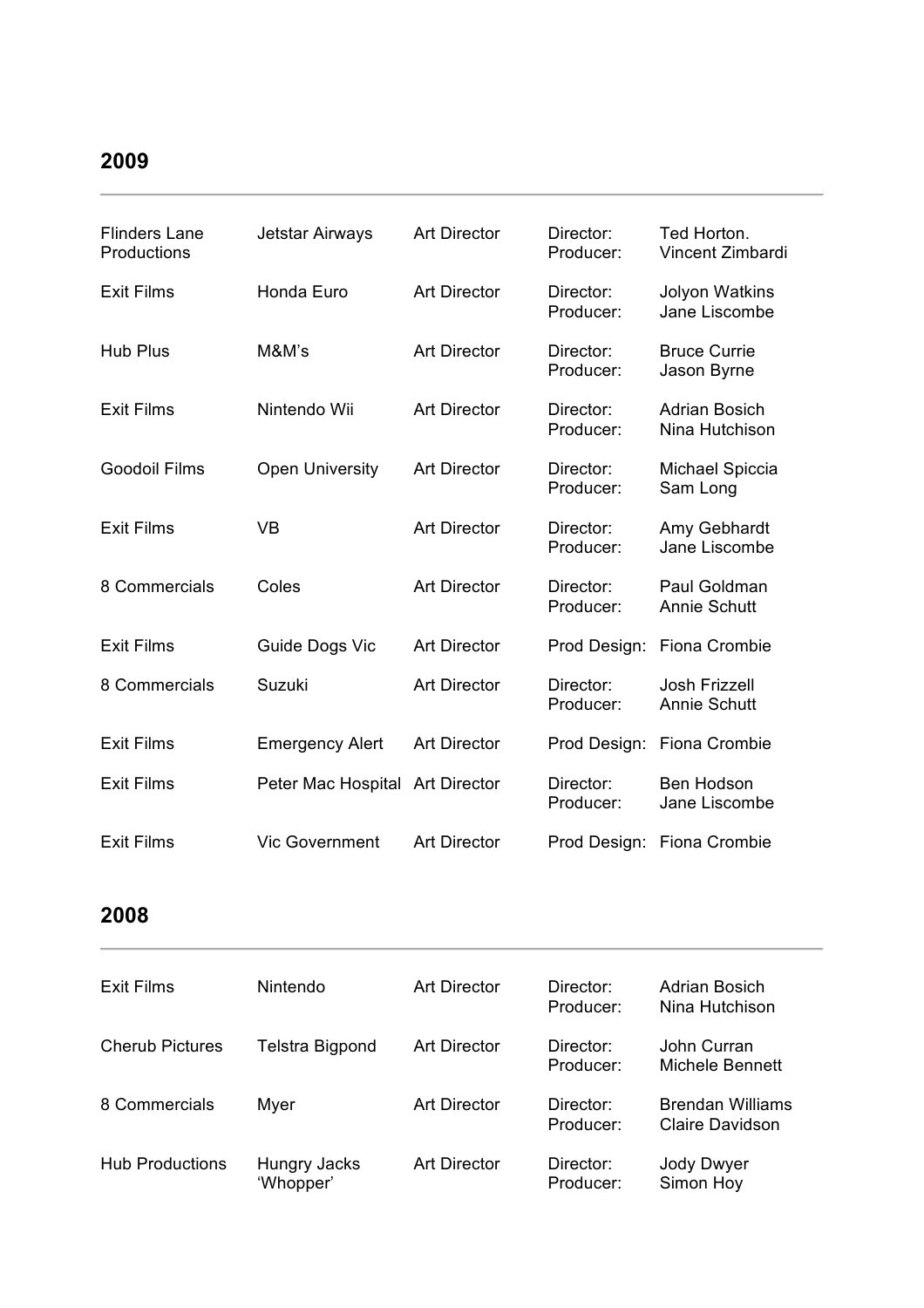| <b>Hub Productions</b> | <b>Hotondo Homes</b>   | <b>Art Director</b> | Director:<br>Producer: | <b>Barry Malseed</b><br>Tim Anderson |
|------------------------|------------------------|---------------------|------------------------|--------------------------------------|
| <b>Hub Productions</b> | Hungry Jacks<br>'Wrap' | <b>Art Director</b> | Director:<br>Producer: | Jody Dwyer<br>Simon Hoy              |
| King Kong Prod.        | Samsung                | <b>Art Director</b> | Director:<br>Producer: | Hee Seop, Han<br>Sang Gun, Lee       |
| <b>Party Filmworks</b> | <b>LG Chemical</b>     | <b>Art Director</b> | Director:<br>Producer: | Jake Chai<br>William Gin             |

| Filmgrahics               | Vodaphone                                     | <b>Art Director</b> | Director:<br>Producer: | David Denneen<br>Anna Fawcett               |
|---------------------------|-----------------------------------------------|---------------------|------------------------|---------------------------------------------|
| <b>Film Construction</b>  | Jeep                                          | <b>Art Director</b> | Director:<br>Producer: | Dennis Hitchcock<br><b>Scott Donaldson</b>  |
| Plush                     | <b>McCain</b>                                 | <b>Art Director</b> | Director:<br>Producer: | <b>Tim Pietranski</b><br>Stephanie Ceccaldi |
| Luscious<br>International | <b>AU Government</b><br>Workplace             | <b>Art Director</b> | Director:<br>Producer: | James Holt<br><b>Tracy Proposch</b>         |
| Luscious<br>International | <b>AU Government</b><br><b>Tax Free Super</b> | <b>Art Director</b> | Director:<br>Producer: | James Holt<br>Susie Douglas                 |
| <b>The Guild</b>          | Vixen Condom                                  | <b>Art Director</b> | Directors:             | <b>Stephen Lance</b>                        |
|                           |                                               |                     | Producer:              | Damon Escott<br>Leanne Tonkes               |
| <b>The Guild</b>          | Target                                        | <b>Art Director</b> | Director:<br>Producer: | Matt Kamen<br>Chris Kamen                   |
| Luscious<br>International | <b>AU Government</b><br>Self-Employed         | <b>Art Director</b> | Director:<br>Producer: | <b>James Holt</b><br>Susie Douglas          |
| <b>Port Productions</b>   | M&M                                           | <b>Art Director</b> | Directors:             | Paul Reardon                                |
|                           |                                               |                     | Producer:              | <b>Gus Gordon</b><br>Jason Byrne            |
| <b>Chocolate AVF</b>      | <b>McCormick</b>                              | <b>Art Director</b> | Director:<br>Producer: | Dave Ellis<br>Anna Phelps                   |
| <b>Chocolate AVF</b>      | Gold X Cycles                                 | <b>Art Director</b> | Director:<br>Producer: | Dave Ellis<br>Anna Phelps                   |

| Radical Media | U2 Motorola | Art Director | Director: | Gary Koepke |
|---------------|-------------|--------------|-----------|-------------|
|               |             |              | Producer: | Jo de Fina  |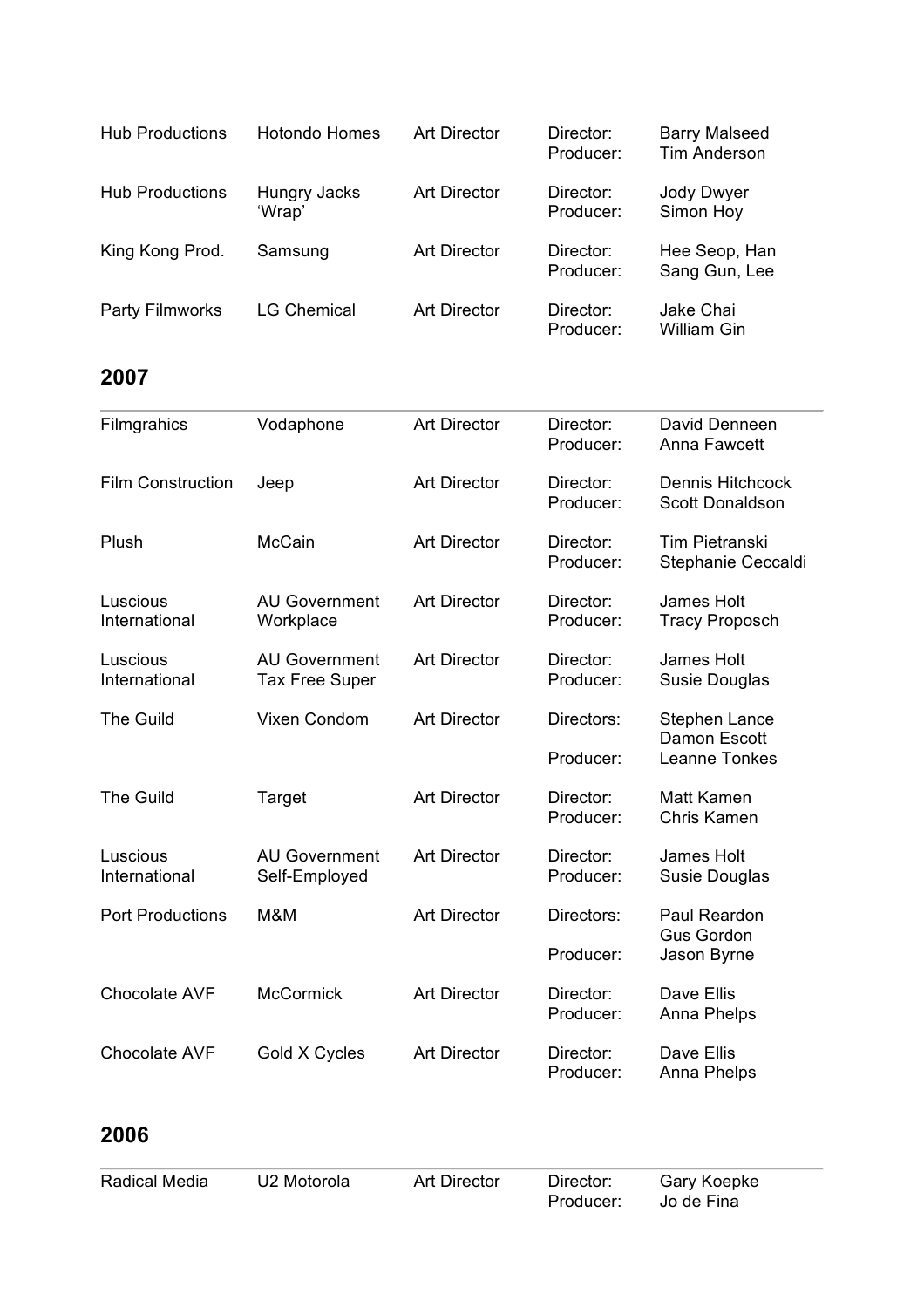| The Guild          | <b>GE Genie</b> | <b>Art Director</b> | Director:<br>Producer: | Damien Kelly<br><b>Garett Mayow</b>        |
|--------------------|-----------------|---------------------|------------------------|--------------------------------------------|
| <b>Plush Films</b> | Myer            | <b>Art Director</b> | Director:<br>Producer: | John Lyons<br>Simone Adamson               |
| 8 Commercials      | <b>Heinz</b>    | <b>Art Director</b> | Director:<br>Producer: | <b>Tim Gibbs</b><br><b>Matt Barber</b>     |
| <b>Plush Films</b> | Mitre 10        | <b>Art Director</b> | Director:<br>Producer: | <b>Tim Pietranski</b><br>Josh Jenkins      |
| Here Films         | Medibank        | <b>Art Director</b> | Director:<br>Producer: | <b>Greg Willmott</b><br>Giovanni Lovisetto |
| Dangerboy Prod.    | <b>ISPOne</b>   | <b>Art Director</b> | Director:<br>Producer: | David Leadbetter<br>David Leadbetter       |

# **Video Clips**

| Radical Media           | U2<br>"Windows"                     | Art Director        | Director:<br>Producer: | Gary Koepke<br>Jo de Fina                   |
|-------------------------|-------------------------------------|---------------------|------------------------|---------------------------------------------|
| Exit Films              | Puretone<br>"Addicted to Bass"      | <b>Art Director</b> | Director:<br>Producer: | <b>Jolyon Watkins</b><br>Dan Austin         |
| Pixel                   | Jessica Mauboy<br>"This Ain't Love" | <b>Art Director</b> | Director:<br>Producer: | <b>Guy Franklin</b><br><b>Haley Polacik</b> |
| <b>Persian Pictures</b> | J-Wess                              | Art Director        | Director:<br>Producer: | Vashti Rosenberg<br>Jason Byrne             |
| Lightstream Films       | Lydia Denker                        | <b>Art Director</b> | Director:<br>Producer: | <b>Paul Currie</b><br>Jason Byrne           |
| <b>Persian Pictures</b> | J-Wess                              | <b>Art Director</b> | Director:<br>Producer: | Vashti Rosenberg<br>Jason Byrne             |

### **Selected Credits Film & TV**

#### **2018**

Project: 'The Whistleblower' **Feature Film** Company: Whistleblower Productions Position: **Art Director**<br>Production Designer: Jeff Thorpe Production Designer: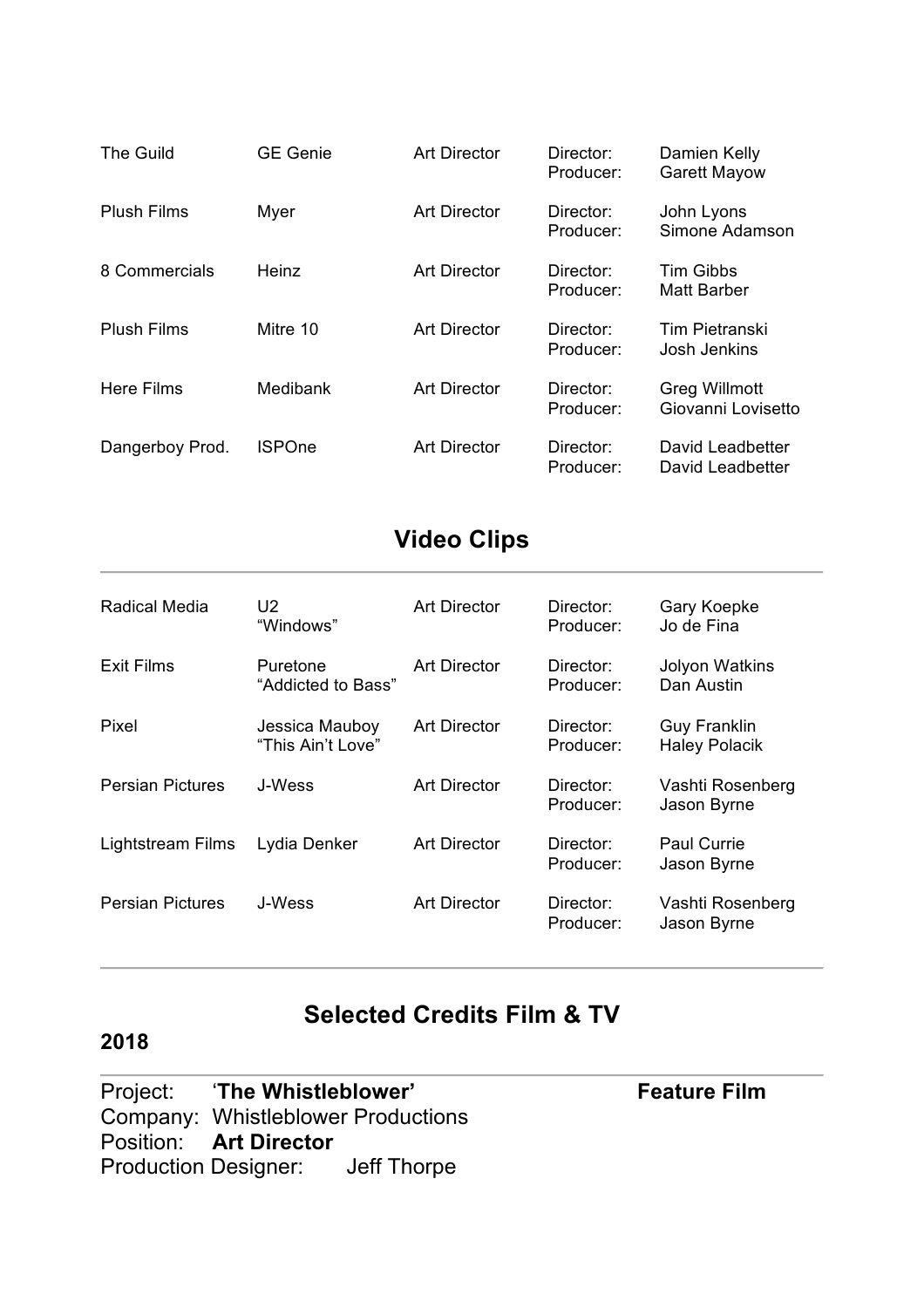Project: '**Mrs Biggs' TV Movie** Company: ITV Studios & December Media Position: **Standby Art Director** Production Designer: Pat Campbell

#### **2011**

| Project: 'Some Say Love'            | <b>Comedy Series</b> |
|-------------------------------------|----------------------|
| Company: BBC & Freehand Productions |                      |
| Position: Art Director              |                      |
| Director: Andrew Garrick            |                      |

### **2010**

|                               | Project: 'Winners & Losers' Pilot | <b>TV Series</b> |  |
|-------------------------------|-----------------------------------|------------------|--|
| Company: Seven Network        |                                   |                  |  |
| Position: <b>Art Director</b> |                                   |                  |  |
|                               | Production Designer: Ben Bangay   |                  |  |

#### **2009**

|                     | Project: 'Mordy Koots'     | <b>Comedy Series</b> |
|---------------------|----------------------------|----------------------|
| Company: Mogieville |                            |                      |
|                     | Position: Art Director     |                      |
|                     | Director: Clayton Jacobson |                      |

|              | Project: 'Charlie & Boots'                | <b>Feature Film</b> |
|--------------|-------------------------------------------|---------------------|
|              | <b>Company: Instinct Entertainment</b>    |                     |
|              | <b>Position:</b> Art Director             |                     |
|              | Production Designer: Ralph Moser          |                     |
|              | Project: 'The Pacific' ep9                | <b>TV Series</b>    |
| Company: HBO |                                           |                     |
|              | <b>Position:</b> Standby Set Dresser      |                     |
|              | <b>Production Designer: Anthony Pratt</b> |                     |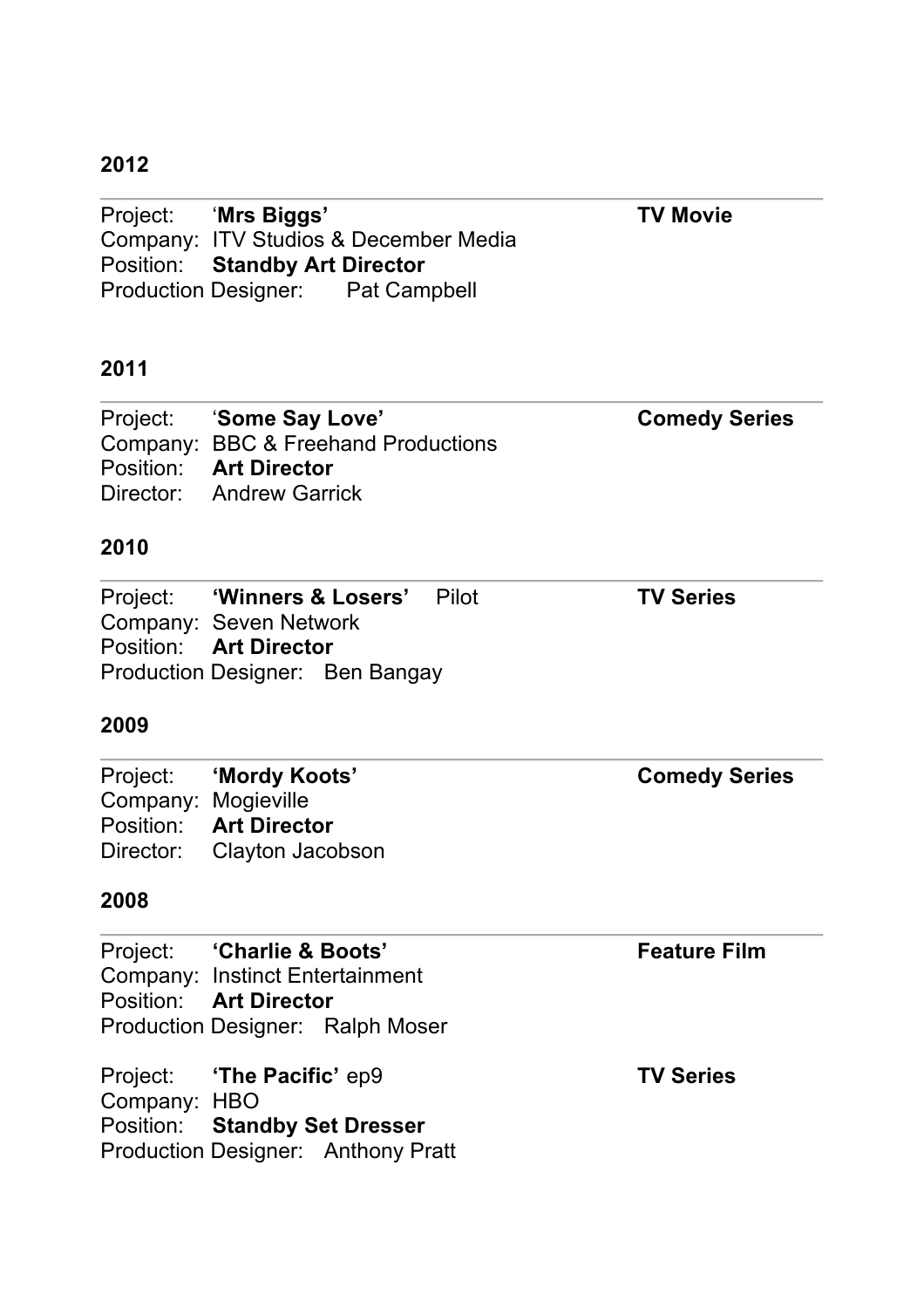| Project:<br>Company:<br>Position:<br>Director: | 'Forensic Investigators'<br>Southern Star Productions, Sydney<br><b>Art Director</b><br><b>Kieran Murphy</b>                         | <b>TV Series</b>    |
|------------------------------------------------|--------------------------------------------------------------------------------------------------------------------------------------|---------------------|
| 2005                                           |                                                                                                                                      |                     |
|                                                | Project: 'Society Murders'<br>Company: Screentime, Melbourne<br>Position: Art Director<br><b>Production Designer: Jo Ford</b>        | <b>TV Movie</b>     |
| Project:                                       | "Macbeth'<br>Company: Mushroom Pictures, Melbourne<br>Position: Props Buyer/ Dresser<br><b>Production Designer: David McKay</b>      | <b>Feature Film</b> |
| Project:<br>Position:<br>Director:             | 'The Heartbreak Tour'<br>Company: Heart Productions, Melbourne<br><b>Co-Production Designer/ Art Director</b><br><b>Ben Chessell</b> | <b>TV Movie</b>     |
| Project:                                       | 'Screen Stars'<br>Company: Lightstream Films, Melbourne<br>Position: Art Director<br><b>Production Designer: Joseph Kiely</b>        | <b>TV Pilot, US</b> |
| 2002                                           |                                                                                                                                      |                     |
| Project:<br>Company:                           | 'One Perfect Day'<br>Lightstream Films, Melbourne<br>Position: Art Director<br><b>Production Designer: Macgregor Knox</b>            | <b>Feature Film</b> |
| 2001                                           |                                                                                                                                      |                     |
| Project:<br>Position:                          | 'Roundabout'<br>Company: Roundabout Productions, Melbourne<br><b>Props Buyer</b><br><b>Production Designer: Jo Ford</b>              | <b>Short Film</b>   |